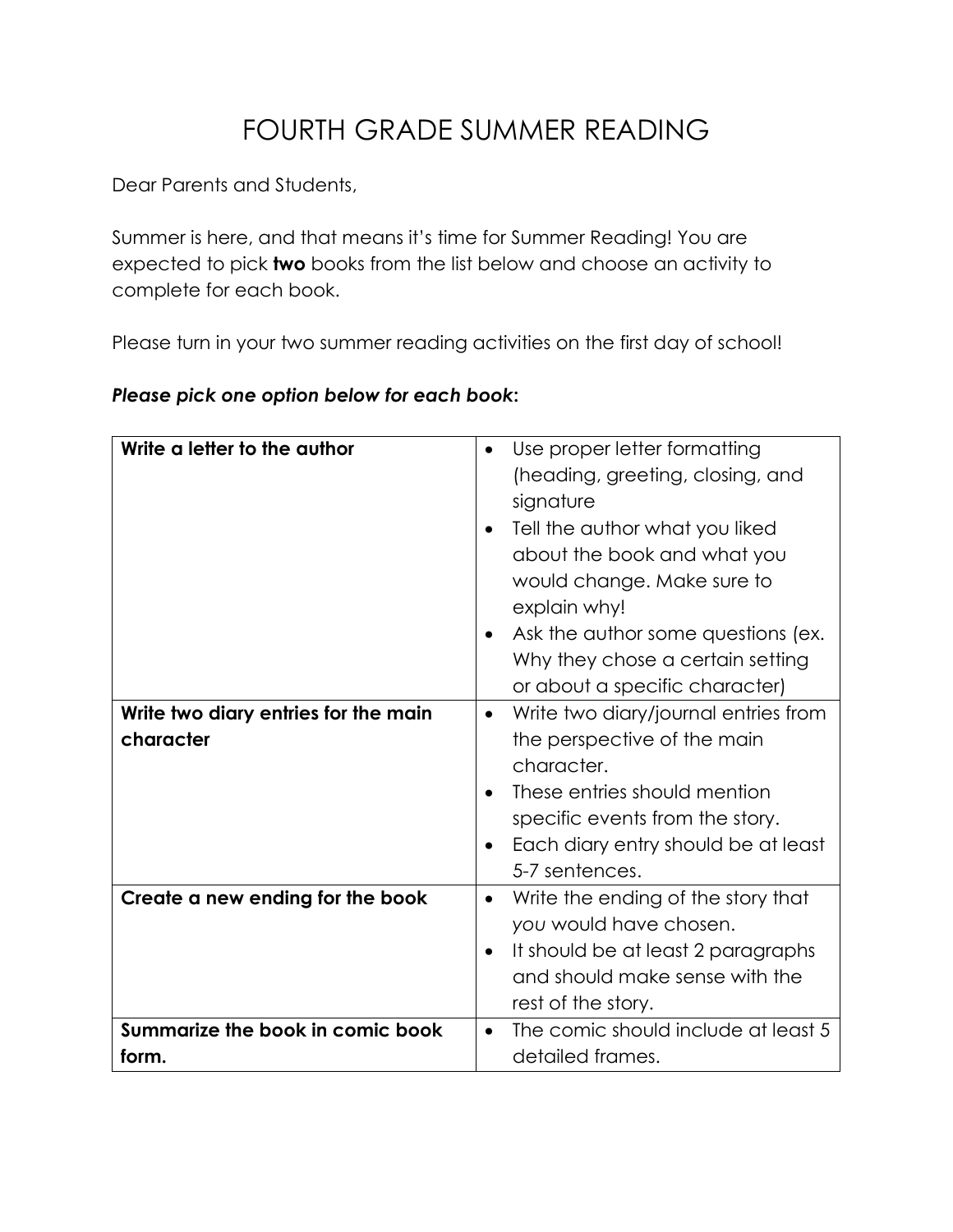|                              | Each section should include an<br>$\bullet$<br>illustration and a brief sentence<br>about what is happening in the<br>frame. |
|------------------------------|------------------------------------------------------------------------------------------------------------------------------|
| Write a book review for your | Write about the setting of the story,<br>$\bullet$                                                                           |
| classmates.                  | the main characters, and major                                                                                               |
|                              | events (do not give away the                                                                                                 |
|                              | ending!)                                                                                                                     |
|                              | Tell your classmates what you                                                                                                |
|                              | enjoyed about this book – give                                                                                               |
|                              | specifics!                                                                                                                   |
|                              | Say who you would recommend                                                                                                  |
|                              | this book to and why.                                                                                                        |
|                              | If there is anything you did not like,<br>$\bullet$                                                                          |
|                              | you can include that as well!                                                                                                |

## **FUN READING CHECKLIST**

Over the summer, try to read in as many places listed below as you can! Check off at least ten places.

- $\Box$  read at the beach
- read under a table
- **D** read with a flashlight
- □ read at your grandparent's house
- $\Box$  read while eating lunch
- $\Box$  read under or in a tree
- $\Box$  read to a parent
- $\Box$  read by a pool
- **D** read with sunglasses on
- $\Box$  read on a swing set
- □ read on a towel
- $\Box$  read in a tent
- $\Box$  read in bed
- $\Box$  read in a car
- $\Box$  read at a friend's house
- $\Box$  read in a different state
- $\Box$  read on the couch
- **D** read by a river, lake, or stream